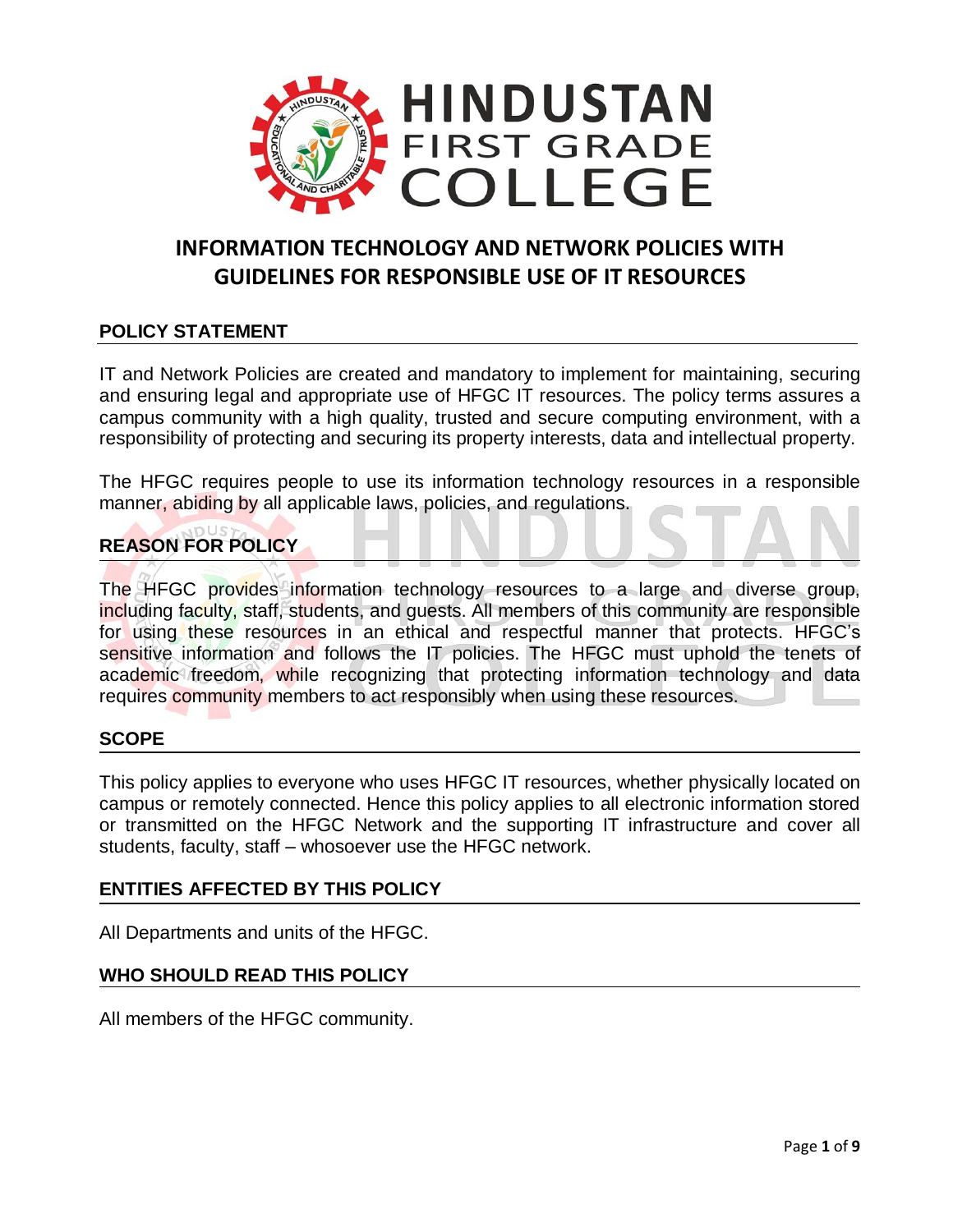### **INTRODUCTION**

All employees and students are provided access to the HFGC computer network and the Internet. The policy on the IT infrastructure aims to regulate its use by all its authenticated users and the respectable guests. Thus everyone use it appropriately and lawfully for the continuous availability of network and Internet access.

The policy when implemented and followed ensures that the electronic information is provided to maintain and uphold the HFGC business and its mission of education, research and service.

The Priorities for the IT resources can be established and enforced when demand for computing resources exceeds available capacity. For use of HFGC - wide computing resources various priorities are:

Maximum: Uses that directly support the educational, research and service missions of the HFGC.

Lowest: Uses that indirectly benefit the education, research and service missions of the HFGC; reasonable and personal communications.

Prohibited: Amusement activities (game playing, e-trading, E-shopping, social networking, movies and songs, chatting/video chatting or use of VoIP services (like skype etc) unless permitted, use of Torrent and p2p software and all activities in violation of the Indian IT Act.

The HFGC enforces these priorities when one such usage disturbs or impacts on other more important usages.

#### **PERSONAL RESPONSIBILITY**

You agree to abide by the policy terms, by accepting your account password and related information and accessing network or Internet system.

The following are major responsibilities each party has in connection with this policy:

Department: Implement operational, physical, and technical controls for access, use, transmission, and disposal of HFGC data in compliance with all privacy and security policies, procedures, and guidelines.

User: Use all (IT) resources and data in a manner that is legal, ethical, and consistent with the mission of education, research. Abide by all applicable IT policies.

HFGC IT Office: Interpret this policy, and provide clarification and education.

#### **TERM OF PERMITTED USE**

Network and Internet access extends throughout the term of one's employment or stay at the HFGC, provided they do not violate the policy.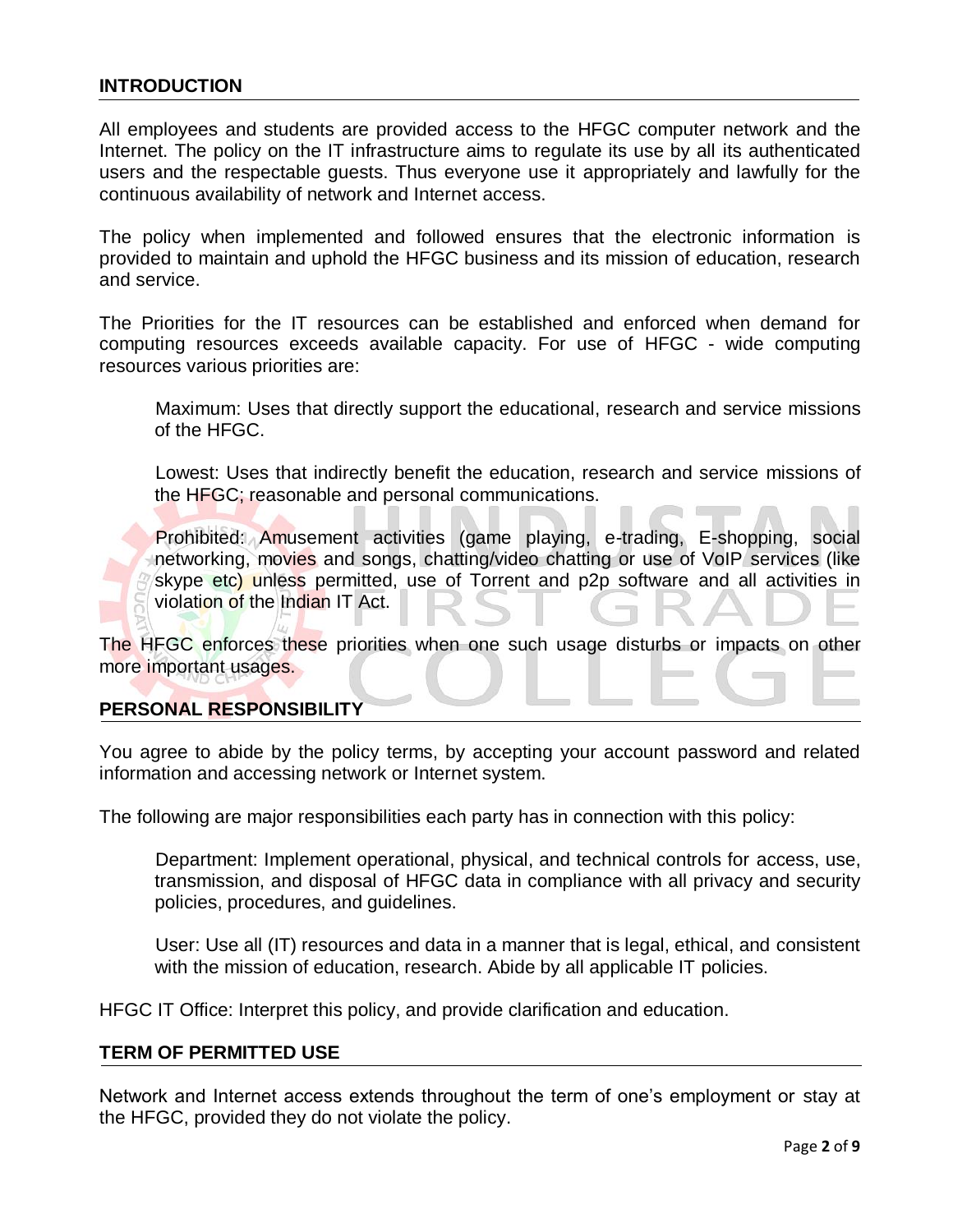"The HFGC has the right to suspend the access to its IT resources and related services, at any time for technical reasons, policy violations, or other concerns."

Internet facility can be accessed by the faculty and staff members using lan / wifi connectivity. Every faculty/Staff cabin has been provided with cabled network and it is expected that faculty/Staff members to use cabled network as preferred network.

Access to internet facility for HFGC hostel is free and is governed by rules and regulations of this policy, however access to social networking and YouTube is allowed from 3:30 PM to 8:00 AM.

Internet access can be granted to guests on demand of concerned faculty/staff members.

#### **PURPOSE AND USE**

HFGC offers access to its network and Internet facility for educational and research purposes only. If one is unsure of the business activity use whether appropriate or not, must consult the server room staff for usage.

### **GENERAL RULES**

All users must comply with HFGC Rules, Regulations and Policies, cyber laws, IT Act of Government of India and the terms of (applicable) contracts including software licenses while using  $HFGC$  IT resources. It may include but not limited to: privacy, copyright, trademark, obscenity and child pornography; hacking, cracking and similar activities, Scams and pyramid schemes, the HFGC's Student Code of Conduct etc.

Users are responsible for ascertaining the necessary authorizations before using the HFGC IT resources. They are responsible for the activities from their accounts. Under any circumstances, Accounts and passwords must not be used by persons other than those to whom they have been assigned by the account administrator. Any detect/suspect of unauthorized use of accounts or resources must be reported to the appropriate account administrator.

Users who violate this policy will be subjected to disciplinary action.

# **NETIQUETTE RULES**

Employees/students must follow the rules of network etiquette (netiquette). That is, they must be polite, follow the organization's electronic writing and content guidelines, and use the network and Internet facility legally and appropriately. The HFGC will determine of the materials, files, information, software, communications, and other contents and activities that are permitted or prohibited, outlined below under violations.

# **VIOLATIONS**

The following activities are considered as violations under The HFGC - computer network and Internet use policy (this list is illustrative, not exhaustive and may include more related activities):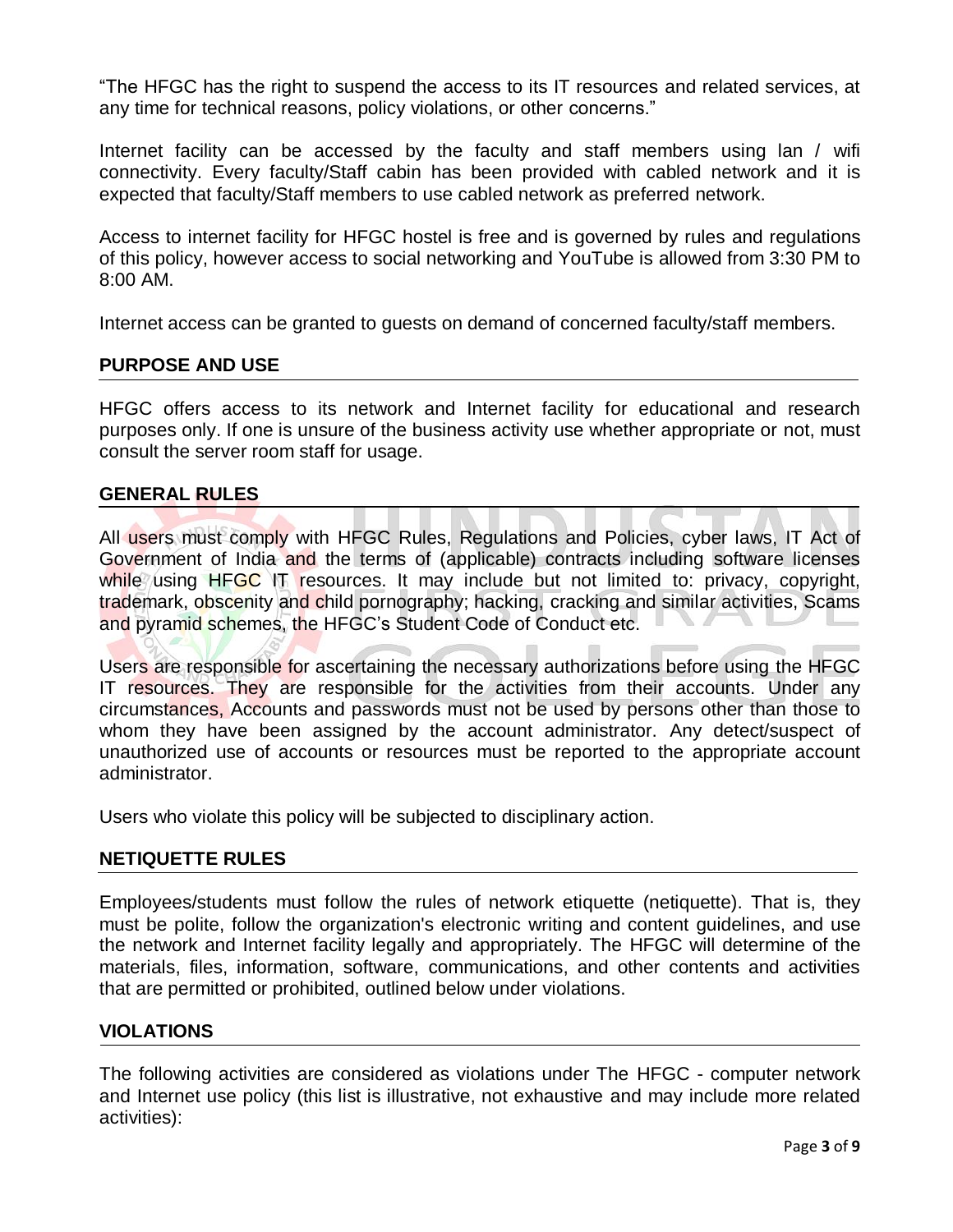# **Illegal activities under local, state and National laws**

Any activity that is illegal is a violation of HFGC IT policy. Alleged violations will be referred to the campus Judicial Administrator. In addition, offenders may be investigated and/or prosecuted by the appropriate local, state or national authorities.

- Using, transmitting, viewing or searching for obscene and pornographic materials.
- Conducting unauthorized business on Internet (including share trading).
- Seeking inappropriate, offensive, vulgar, suggestive, abusive, harassing, belligerent, threatening, defamatory actions or misleading language and materials.
- Revealing other persons personal information, or accessing, transmitting, receiving or seeking unauthorized and confidential information.
- Making availability of any materials, whose possession or distribution is illegal.
- Circulating/Broadcasting hate mails, message/announcements or images intended to harm or humiliate others, discrimination or individual attacks on others, or expressing animus towards any person or group by any reason (contest, color, religion, national origin, gender, sexual orientation or disability) is prohibited.

# **Unauthorized access**

Computer Systems can have security holes or other breakpoints /weak points that people can use to gain unauthorized access to the system and data. So, unacceptable and unauthorized use of IT resources and data includes (but not limited to) the following:

- Any attempt to acquire or using passwords of others; attempt to use or using the computer accounts of others;
- Accessing others folders, files, work, network (unless permitted), or computer, and interrupting communications of others.
- Any kind of transmit/Download of copyright materials without having consent from the copyright holder; one should assume all materials are confined to copyright laws except any explicit authorization to use them is provided.
- Use of social networking sites unless permitted.
- Watching/downloading movies and songs.
- Making HFGC IT resources available to individuals not related to HFGC without approval of an authorized HFGC official.
- The interception of communications by parties not explicitly intended to receive them without approval of an authorized HFGC official.
- Unauthorized duplicity or use of licensed computer software.
- Any unauthorized access, control, or broadcast of electronic information or data that is confidential under the HFGC's policies.
- Connecting your machine to any wireless network other than the designated network while on-campus, unless authorized.
- Providing substances prohibited by the universities employment policy/IPR Policy or the Employee Rules regulations.
- Any attempt to alter any HFGC computing or networking resources without taking permission or beyond individual's level of authorization; Unauthorized wiring, including attempts to create unauthorized network connections, or any unauthorized extension or re-transmission of any computer or network services.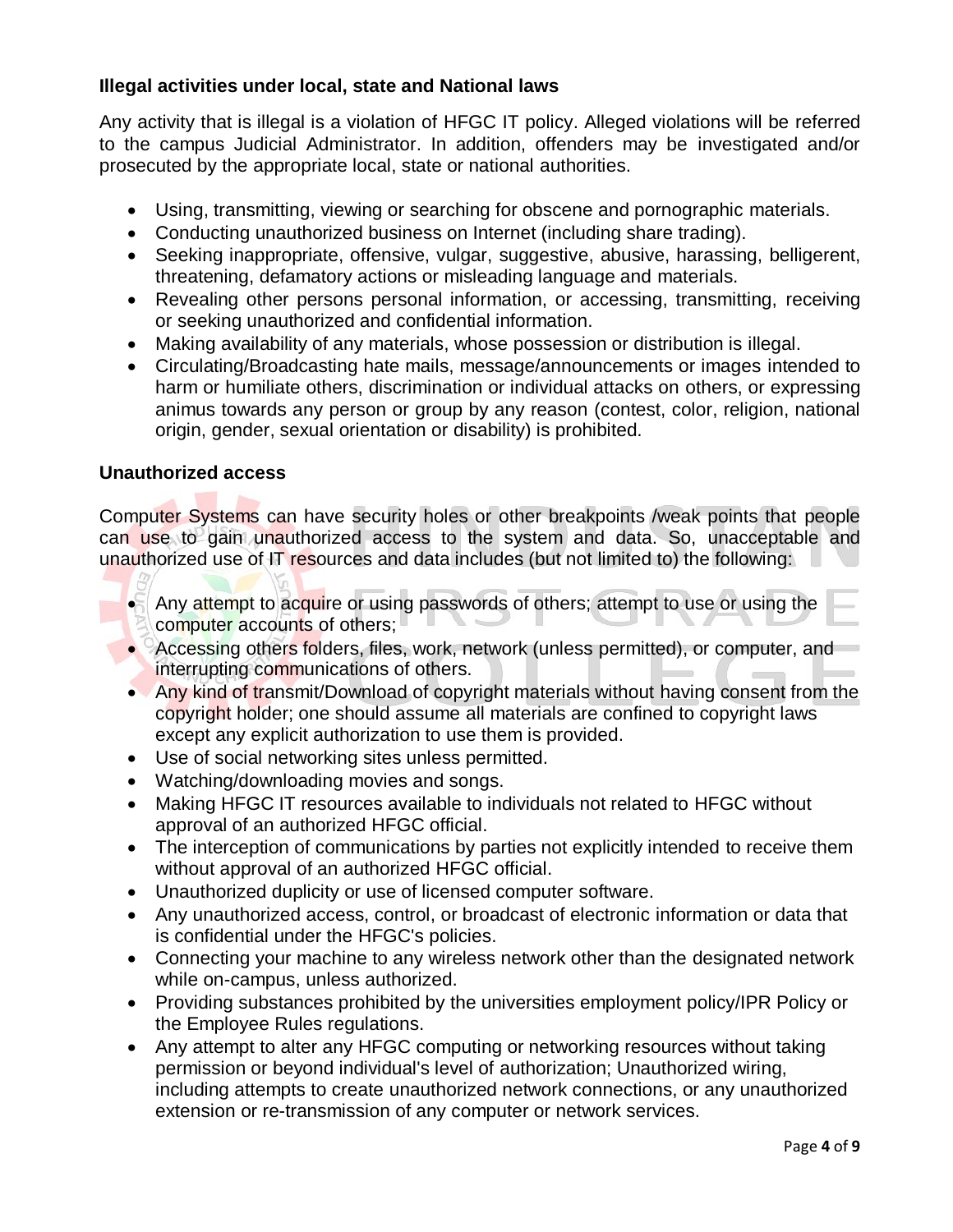- Maliciously accessing, altering, deleting, damaging or destroying any computer system, network, program or data. Examples are:
	- $\triangleright$  Changing or deleting another user's account/password of another user,
	- $\triangleright$  Using an unauthorized account, damaging or deleting HFGC files
	- $\triangleright$  Altering the HFGC network system, mishandling, damaging or tampering with computer equipment, software or settings.

### **Mailing Violations**

Flooding someone with numerous/ large e-mails or with suspicious content is to disrupt them or the related group, which causes problems not only for the local system but also disrupts service for thousands of other innocent bystanders. Such activities include, but are not limited to, the following:

- Using the HFGC e-mail system to relay personal e-mails.
- Engaging in spam activities (i.e., sending unsolicited electronic communications to large groups of individuals at the same time) or sending e-mail chain letters.
- Sending hate mail, statements or images intended to injure or humiliate others, threats, personal attacks on others or statements expressing animus towards any person or group by reason of race, color, religion, national origin, gender, sexual orientation or disability is prohibited. This includes any such messages transmitted via e-mail, instant messaging or any other electronic means which rely on the HFGC network for transmission.
- $\bullet$  Interference with or disruption of the computer or network accounts, services, or equipment of others, including, but not limited to, the propagation of computer "worms" and "viruses", the sending of electronic chain mail, and the inappropriate sending of "broadcast" messages to large numbers of individuals or hosts; Unauthorized scanning of networks for security vulnerabilities.
- Wasting the computer resources, printer toner or paper, sending electronic chain letters, e-mail copies to nonessential readers, e-mails to group lists unless it is appropriate for everyone on a list to receive the e-mail, and organization wide e-mails without your supervisor's permission.

# **Forgery**

- Altering electronic communications to hide your identity or to harm some other person, even ones that are intended as pranks or jokes are considered as violations. A few of them includes:
- Alteration of the content of a message originating from another person or computer with intent to deceive.
- Misrepresentation (including forgery) of the identity of the sender or source of an electronic communication.
- Using the HFGC network or computer resources for commercial purposes or personal gain.
- Misrepresenting oneself as another user by using their ID's.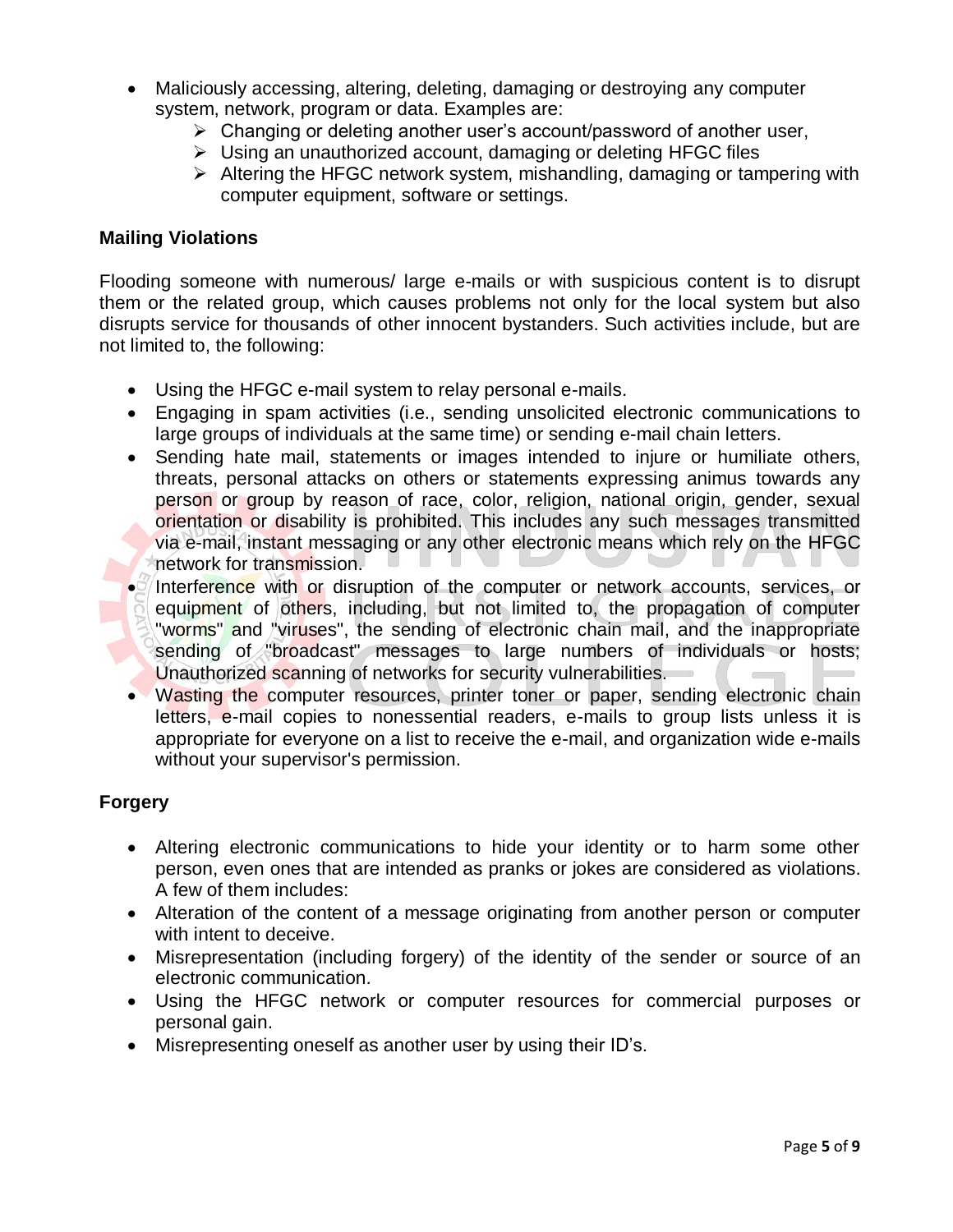# **Security and Network Breach**

- Installing software on any HFGC owned equipment (pirated or freeware/shareware). Using software that is not licensed or approved by THE HFGC.
- $\triangleright$  Attempting to monitor or capture HFGC network traffic.
- $\triangleright$  Intentionally compromising the privacy or security of electronic information; and intentionally infringing upon the intellectual property rights of others in computer programs or electronic information (including plagiarism and unauthorized use or reproduction).
- $\triangleright$  Attempting to security of various software or other security measures placed on HFGC network systems or computers.
- $\triangleright$  Creating LMS courses without content which misleads the students and HFGC members.
- Engaging in illegal activities, violating the Employee Codes/Rules/regulations, or encouraging others to do so.
- $\triangleright$  Circumventing network bandwidth restrictions by altering the network address.
- Mishandling, damaging or tampering with computer equipment, software or settings.
- Disrupting or attempting to disrupt network traffic or attempting to overload or crash the HFGC network and attached systems.
- $\triangleright$  Maintains insecure passwords on IT devices attached to the network
- Attaching misconfigured IT devices to the network.
- **EX** Compromising an IT device, use of an application or computing system attached to the network.
- $\triangleright$  To perform network or system scans on resources not authorized by the IT security department.

# **GUIDE LINES**

# **1. Network registry:**

HFGC is concerned with creating and maintaining a central registry service. The said service maintains an updated database with current records of all the devices connected to the central network, including the wireless connections. IT department must provide the technical tools necessary to access the central network registry service to network administrators who manage subnets.

Users and system Administration (must entries): MAC Address, IP Address (if static), Network id/user id.

#### Network administration:

To register all devices connected to networks under their domains for which individual users or systems administrators

Network administrators of separated subnets, must also update the network registry service with logs of addresses of devices that connect to their networks.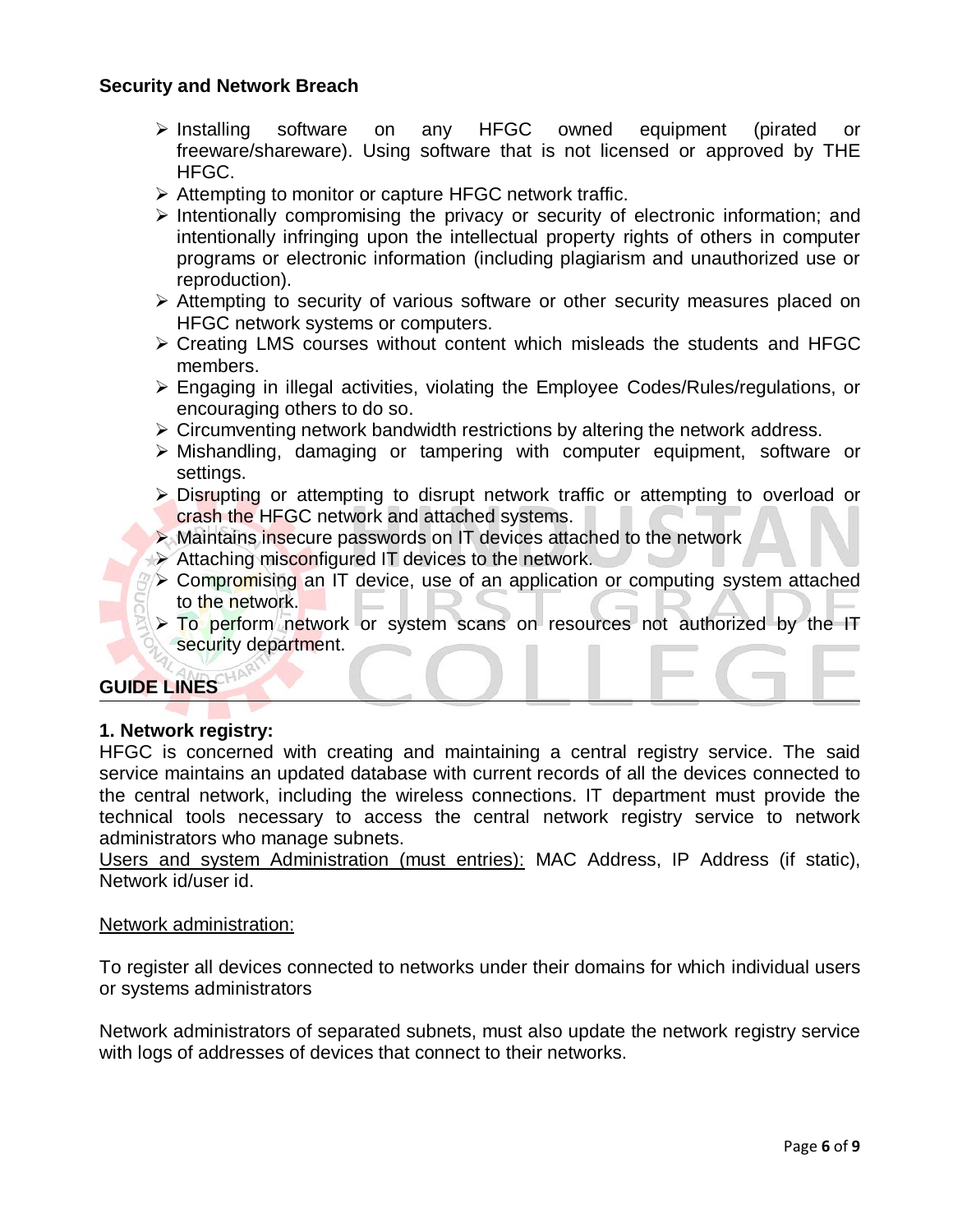# **2. Authentication to IT resources**

To protect the IT resources from unauthorized use, HFGC must protect them and support regulations governing the privacy and security of sensitive data by the use of electronic identifiers and secure passwords to control access. There are four categories of users: Applicant IDs, Net IDs or specific user IDs, Guest IDs,

#### Sponsored Net IDs.

#### **Administration job:**

- Passwords must be in encrypted form.
- Passwords must never be stored in clear text on a server. o Server must be in a secure area with limited access.
- System administration must be handled by some HFGC IT staff member only.
- Server should adhere to standardized procedures.
- Secure IDs should be used to access the system.

To avoid unauthorized access, users (all categories) must follow specific rules for creating and using of complex passwords as:

#### **Do's:**

Choose at least eight characters, including at least three of the following four character types:

**RST G** 

# Uppercase letters

**AND CHA** 

#### Lowercase letters Numbers

Symbols found on your keyboard, such as ! \* - () : | / ?...including blank spaces.

#### **Don'ts:**

Use words from the dictionary Use names or nicknames, address, birthday, etc. Include any of these: Repeating characters, such as AAA or 555 Alphabetic sequences, such as abc or CBA Numeric sequences, such as 123 or 321 Common keyboard sequences, such as ABCD

#### **3. Mass E-mailing**

An e-mail directed to any or all of the following: faculty, staff (academic and nonacademic), student, and alumni. There are two forms of mass e-mail communication: emergency and non-emergency.

**Emergency E-mail:** can be send to all except alumni. An e-mail that is distributed with max priority, above all others. It has a deleterious effect on network performance, and is therefore used only in urgent or extraordinary circumstances.

**Non-Emergency E-mail:** may sent to all.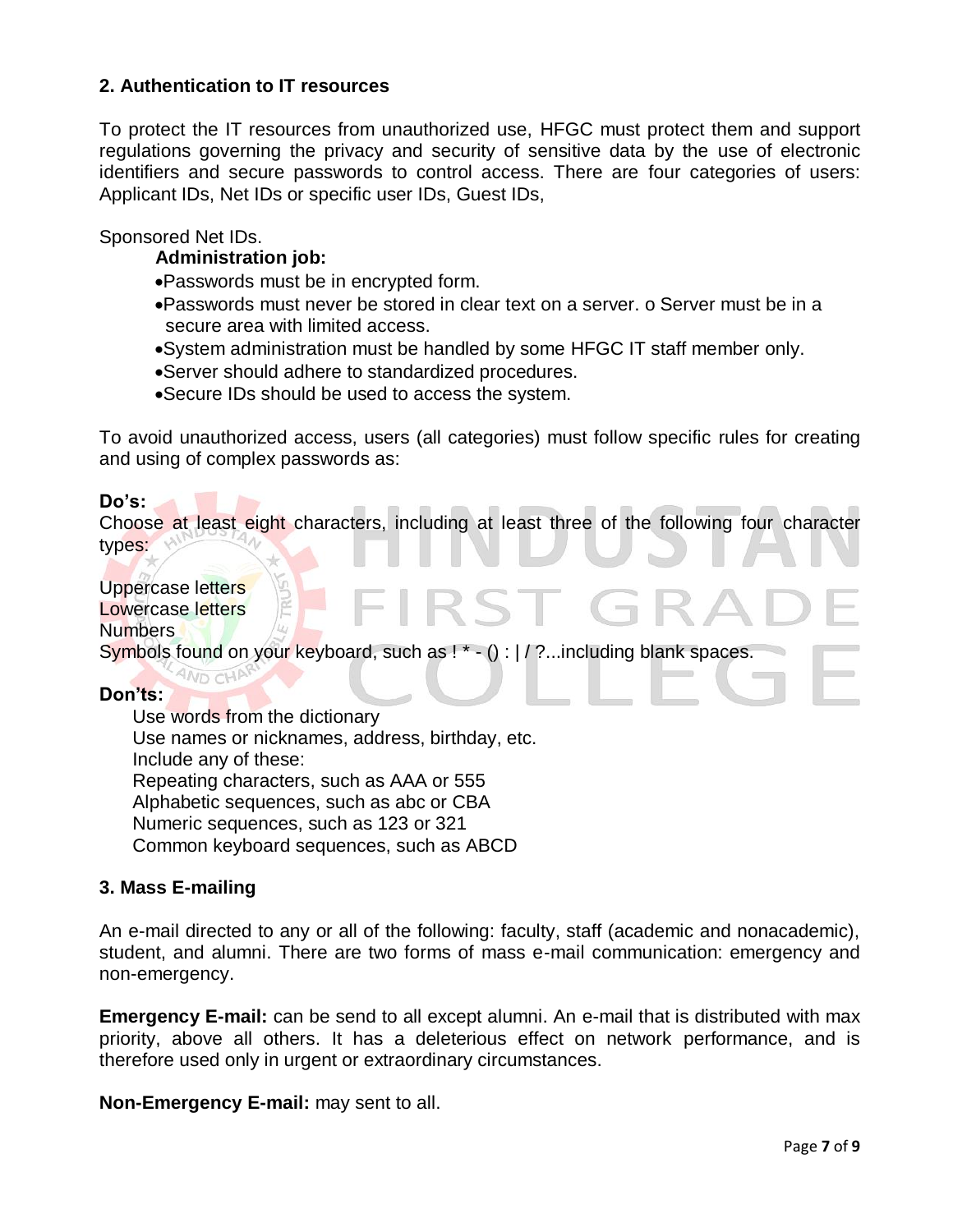Whosoever wishes to send mass e-mail must take permission from the higher administration top officials, along with the permission of staff and faculty members (which are included).

# **DATA BACKUP**

Google drive, which is a complete Data management solution. Following steps will be adhered by all while using the Google drive.

- Download Google drive on your PC to keep files in sync with your files stored on the web.
- Desk top version can be downloaded: http://www.google.co.in/drive/download at Carry out the two-step verification for security purposes.
- This facility to be used only for Academic purpose/official documents and not for recreational/personal requirements like songs, movies, personal photographs etc.

#### **CONFIDENTIAL INFORMATION**

Employees may have access to confidential information about THE HFGC, once written approval is granted. With the approval of management, employees may use e-mail to communicate confidential information internally to those with a need to know. Such e-mail must be marked "confidential." When in doubt, does not use e-mail to communicate confidential material. When a matter is personal, it may be more appropriate to send a hard copy, place a phone call, or meet in person.

# **PRIVACY**

Network and Internet access is provided as a tool to accomplish the organization's strategic goals and objectives. The HFGC reserves the right to monitor, inspect, copy, review, and store at any time and without prior information any and all network and Internet use, as well as any and all materials, files, information, software, communications, and other content transmitted, received, or stored in connection with this use. All such information, content, and files are the property of The HFGC. Network administrators may review files and intercept communications for any reason, including, but not limited to, maintaining system integrity and ensuring employees are using the system in accordance with this policy.

#### **NONCOMPLIANCE**

The use of the computer network and the Internet is a privilege, not a right. Violation of this policy, at the minimum will lead to disciplinary action. Policy breaches include violating the above provisions and failing to report violations by other users. Permitting another person to use your account or password to access the network or the Internet including, but not limited to, someone whose access has been denied or terminated is a violation of policy. In case another user violates this policy using ones account, the account holder will be held responsible and both will be subject to disciplinary/administrative action. Criminal violations may lead to criminal or civil prosecution.